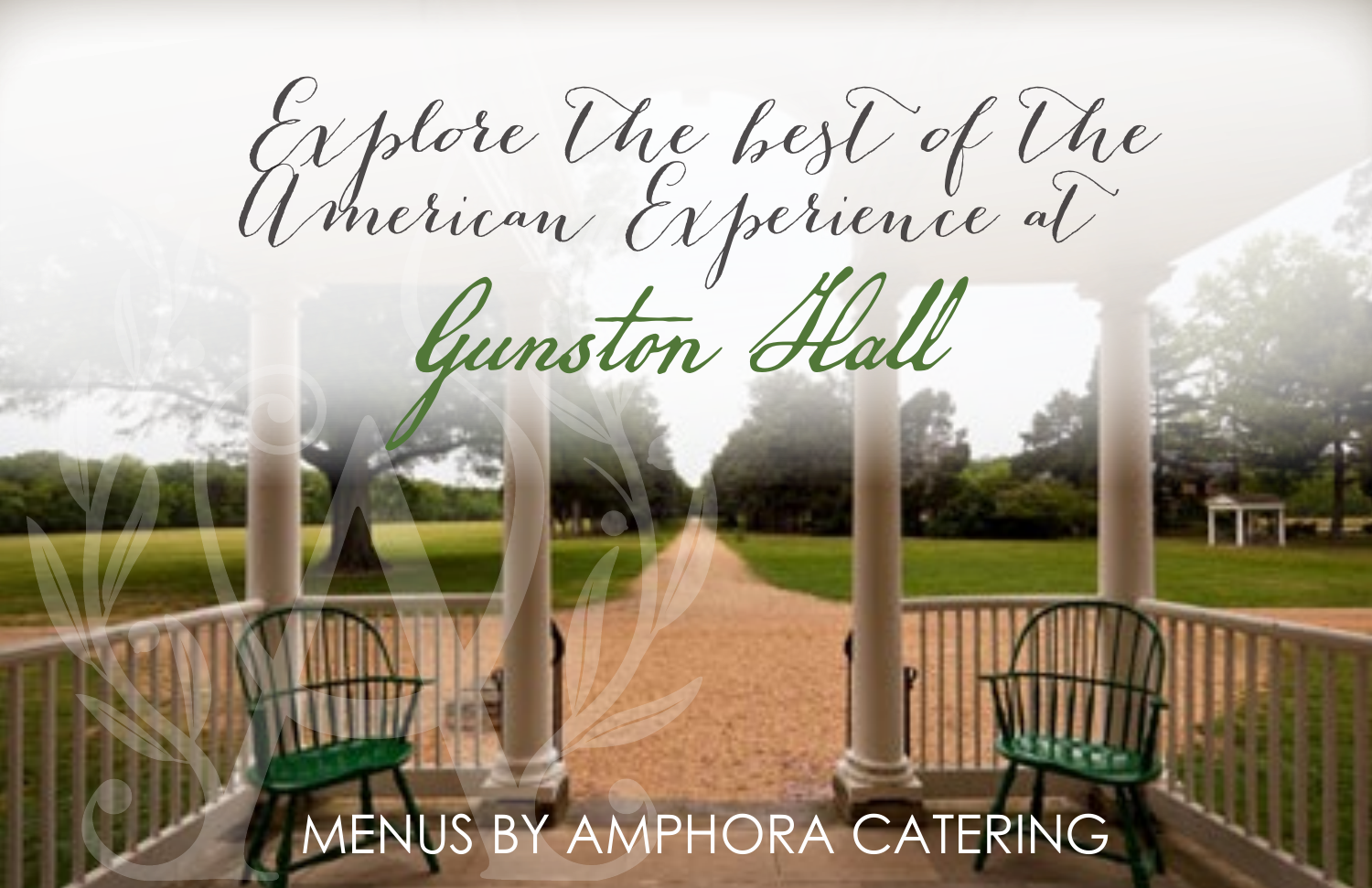Picnic Policy

A delicious picnic lunch in a beautiful historic setting is one of life's greatest pleasures. We encourage you to spend the afternoon exploring the national landmark and enjoying delicious and healthy faire uniquely customized for Gunston Hall by Amphora Catering.

Whether you are having a relaxing picnic, or are looking for energy to get you through your hike, we have menus to meet all of your individual needs.

Place your order with Amphora 24 hrs in advance of your visit (48 hrs for a Sunday visit), and it will be available for pickup upon your arrival, hassle free!

Wish to reserve a space for your private group? Call ahead to inquire for availability. Space is limited. Food and beverage minimums apply. Help us maintain our historic grounds. No trash is to be left behind. Trash bins are provided on the historic grounds.

For the safety of your children and the pleasure of other guests, children 18 and under must be accompanied by an adult at all times. Kindly respect any wedding ceremonies or special events in progress. (Guests may call in advance to plan around those times)

Amphora offers upscale personal picnic boxes, and a selection of gourmet platters to share. All picnics are ready to enjoy with appropriate disposables, serving utensils, and delivery to Gunston Hall. Platters options are available for 10 guests and up. Personal Picnic Boxes Serve 1. Contact Amphora Catering for a custom proposal for your group. Cateringsales@amphoragroup.com, 703-938-3800 EX 1, M-F 8-6

**Amphora Catering offers full service staffed events for your wedding, social or corporate event at Gunston Hall.**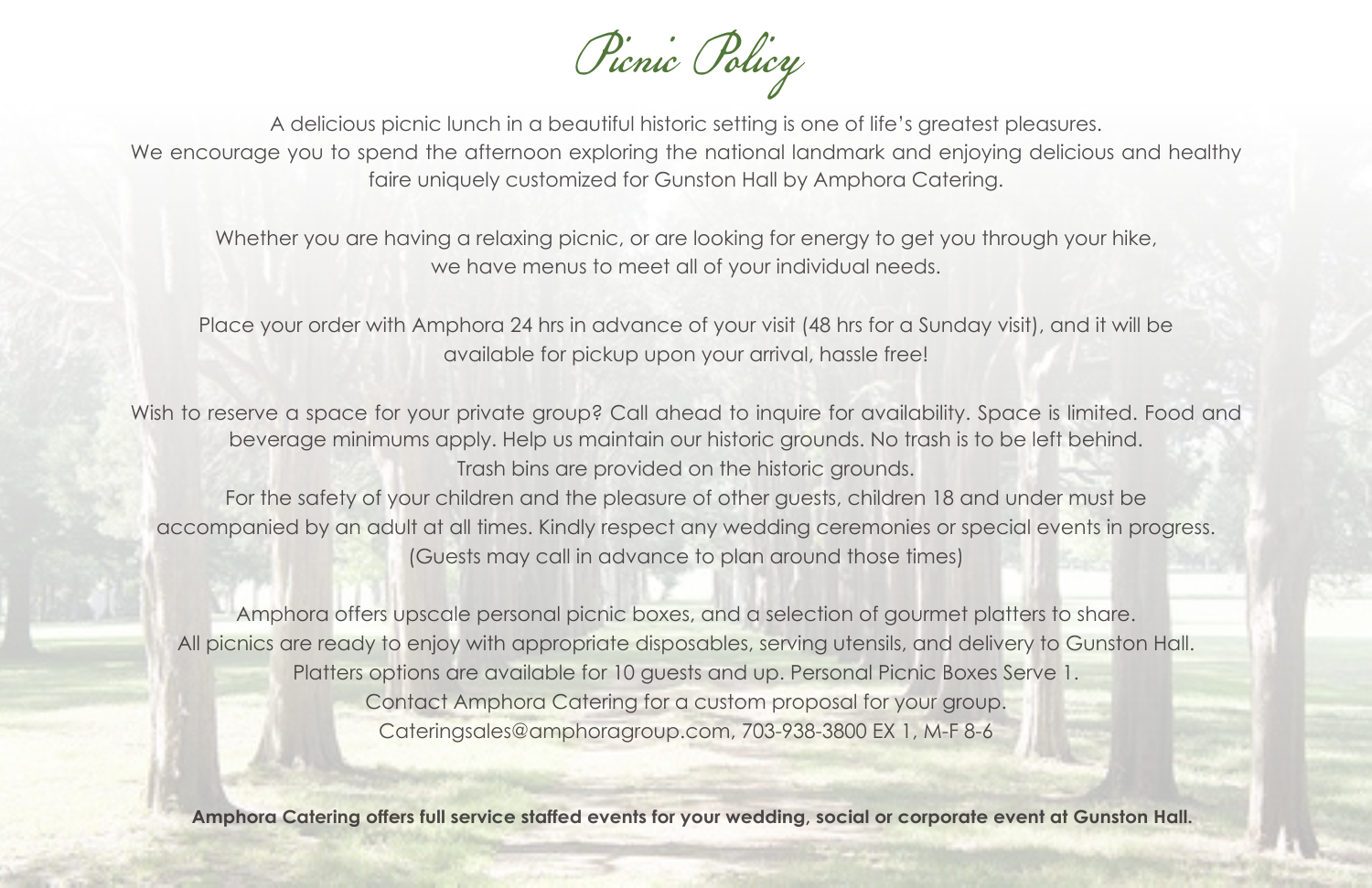P re Order Picnic Box Menu

The *Mazon Club* 

\$16.00 Per Picnic Box Choice of Our Picnic Style Wraps (Select One) Includes Delectable Homemade Pepper Kettle Chips, Penne Pasta Salad & Dessert from Amphora Bakery Chicken Caesar Wrap • Veggie Roasted Red Pepper Hummus • Tuna Sun Dried Tomato • Buffalo Chicken Wrap with Blue Cheese • Turkey BLT with Avocado

The Revolutionary

\$16.00 Per Picnic Box Choice of Our Artisan Assorted Flat Bread Sandwiches (Select One) Includes Potato Salad and a Dessert from Amphora Bakery Caprese with Fresh Mozzarella, Pesto, Sliced Tomato, Garnished with Basil Chiffonade • Roast Beef with Arugula and a Fresh Lemon Basil Mayonnaise • Turkey, Avocado Cream Cheese & Tomato Jam

The *Patrick* 

\$16.00 Per Picnic Box Choice of Our Newest Epicurean Sandwiches (Select One) Served on Assorted Artisan Breads with Mesclun and a Fresh Sliced Tomato Includes Whole Fruit, Side Salad and a Dessert from Amphora Bakery Shrimp Salad with Boursin Cheese • Italian Ham with Roast Peppers, Olives, Basil, Red Onion, Mozzarella & Vinaigrette • Green Goddess with Avocado, Mozzarella, Tomato, Pickled Onion & Sprouts • Harissa Honey Roasted Chicken with Lemon-Basil Aioli, Red Pepper & Manchego

The Protein Picnic

\$17.00n Per Picnic Box Protein Power Bowl with Chicken Breast, Quinoa, Spinach, Cucumber, Tomato & Edamame, Includes Granola and Whole Fruit

## **[Click Here to Place Your Order](mailto:cateringsales%40amphoragroup.com?subject=Order%20for%20Gunston%20Hall%20)**

The Mediterranean Garden \$14.00 Per Picnic Box

Chicken Orzo Pasta Salad • Artisan Asiago Cheese Roll • Dessert from Amphora Bakery

The Fouding Farmer \$14.00 Per Picnic Box

Mixed Field Greens with Grilled Chicken or Grilled Salmon (\$18) • Lemon Thyme Vinaigrette • Whole Grain Roll • Fresh Whole Fruit • Dessert from Amphora Bakery

The Colonial

\$16.00 Per Picnic Box A Finger Sandwich Trio with Shrimp Salad • Tarragon Chicken Salad • Albacore Tuna Salad • Green Bean Potato Salad • Dessert from Amphora Bakery

The Hertle

\$21.00 Per Picnic Box Amphora Mixed Grill with Chicken • Asian Marinated Flank Steak • Old Bay Shrimp • Balsamic Grilled Vegetables • Parmesan Crusted Potatoes • Dessert from Amphora Bakery

The Commonwealth \$18.00 Per Picnic Box

Assorted Gourmet Cheeses • Crisp Vegetable Crudites • Seasonal Fruits • Assorted Crackers

Kids Picnic Fun \$8.00 Per Picnic Box

BOX 1: Cream Cheese & Strawberry Jam Roll Up • Box of Raisins BOX 2: Option 2: Ham & Cheese Roll with Whole Fruit BOX 3: Turkey & Cheddar Roll with Grapes Add Ons: Juice Box \$2, Dessert Treat \$1.50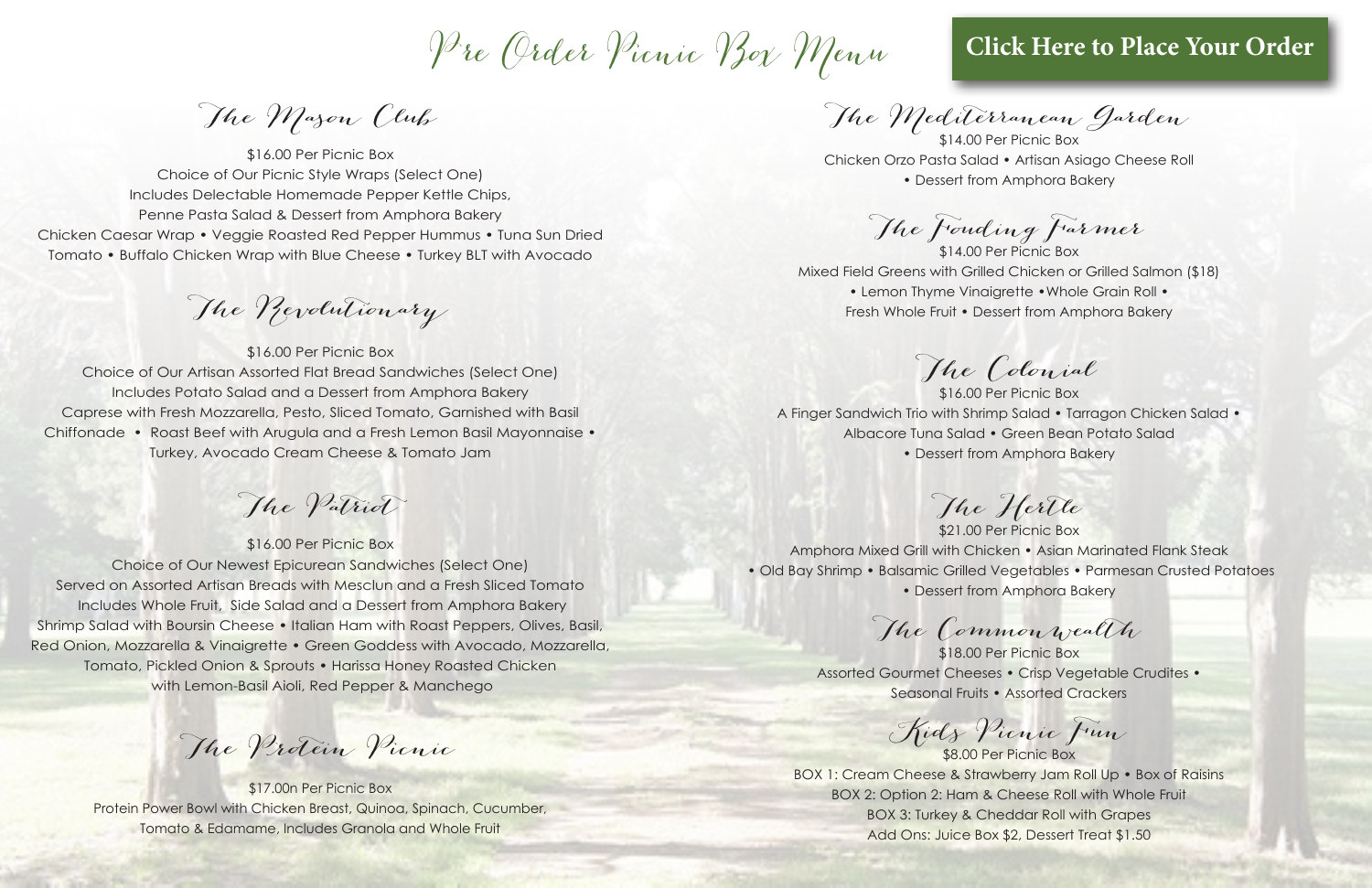Picnic with Friends

Platters Serve Approximately 10 Guests

## **[Click Here to Place Your Order](mailto:cateringsales%40amphoragroup.com?subject=Order%20for%20Gunston%20Hall%20)**

Crudité Display **Served with Your Choice of Dip Trio ~ \$85.00** 

Caramelized Onion Dip, Classic Hummus, Roasted Red Pepper Hummus, Black Olive Hummus, Creamy Roasted Red Pepper Dip, Pesto, and Peppercorn Ranch

Fresh Seasonal Fruit Platter **~ \$94.50**

A Tempting Array of Fresh Seasonal Fruits Sliced and served with your choice of Raspberry Yogurt or Honey Yogurt for Dipping

Elegant International Cheese Display **~ \$125.00**

Draped with Dried Fruits and Nuts, Served with Sliced Baguette and Assorted Gourmet Crackers

Italian Antipasto Display **~ \$175.00**

Amazing Assortment of Genoa Salami, Pepperoncini, Prosciutto, Fresh Mozzarella, Provolone, Marinated Roasted Vegetables, Artichoke Hearts, Kalamata Olives. Accompanied by Toasted Crostini, and Sliced Baguette

Mediterranean Grilled Vegetables **~ \$114.00**

With Aged Balsamic Drizzle, Zucchini, Squash, Portabella Mushrooms, Carrot, Eggplant, Sweet Onion, Fennel, Tri Color Peppers, and Asparagus, Served Room Temperature

Middle Eastern Platter **~ \$76.00** Baba Ghanoush, Hummus, Tabbouleh and Couscous Surrounded by Lightly Toasted Pita

Pinwheel Platter **~ \$125.00** Assorted Pinwheel Wraps to Include Ham and Cheese, Turkey and Cheese and Vegetarian

Lounging on The Plantation Platter **~ \$147.00**

Mexican 7 Layer Dip with Tri-Color Tortilla Chips, Creamy Spinach Dip with Pita Triangles, Assorted Amphora Bakery Desserts Including Fresh Baked Cookies, Brownies, and our most popular Bakery Bars

Snack & Salad **~ \$160.00**

 Build Your Own Salad, Snack or Wrap! Featuring a Bowl of Mixed Greens, Your Choice of Buffalo Chicken Pieces or Grilled Chicken Pieces, Mini Tortilla Wraps, Celery and Carrot Sticks, Blue Cheese and Spicy Ranch Dipping Sauces

Summer Roll Trio Platter **~ \$99.00**

Featuring a Trio of Summer Rolls to Include: Vegetarian Summer Roll with Mixed Field Greens, Gorgonzola Cheese, Fresh Raspberries and a Raspberry Balsamic Dipping Sauce, Vietnamese Shrimp Summer Roll with Peanut Dipping Sauce and a Asian Chicken Summer Roll with Sesame Ginger Dipping Sauce.

Mediterranean Mezze Platter **~ \$150.00** Featuring Stuffed Grape Leaves, Falafel, Hummus,

Olives, Pita Chips and Mini Pita Pockets

Boxwood Brunch **~ \$150.00** An Assortment of Mini Bagels and a Trio of Cream Cheeses to Include: Smoked Salmon, Chive, and Plain Cream Cheeses Served with Fresh Fruit Salad and Your Choice of Raspberry Flavored Honey Flavored Greek Yogurt Dipping Sauces

Love is Sweet **~ \$45.00**

(Requires 48 Hour Notice) A Variety of Bite Size Cupcakes by Amphora Bakery Including: Red Velvet, Chocolate and Vanilla and a Variety of Cookies to Include: Oatmeal Raisin, Chocolate Chip and Chocolate Decadence